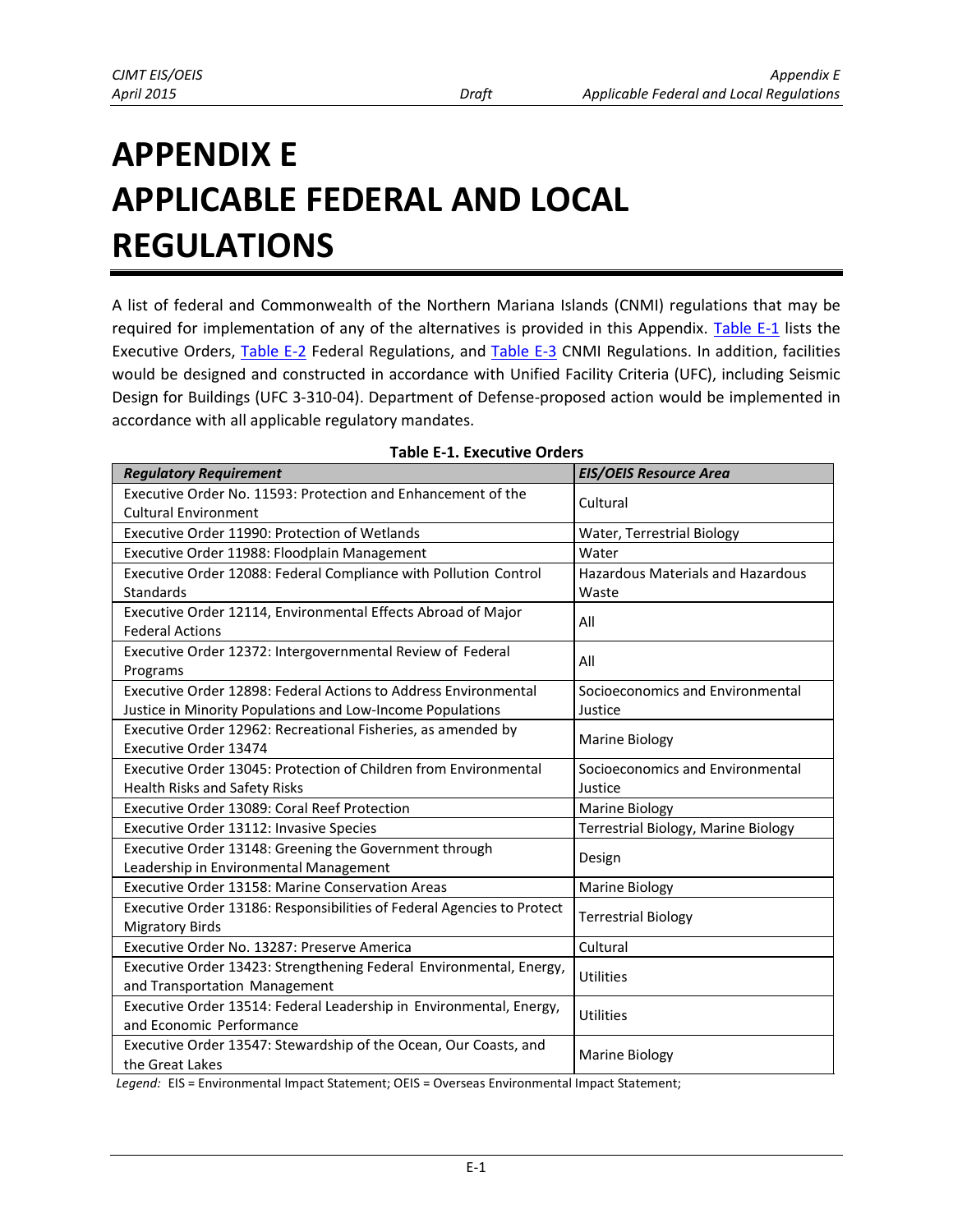<span id="page-1-0"></span>

|  |  |  | <b>Table E-2. Federal Regulations</b> |
|--|--|--|---------------------------------------|
|--|--|--|---------------------------------------|

| <b>Regulatory Requirement</b>                                                          | <b>EIS/OEIS Resource Area</b>             |  |
|----------------------------------------------------------------------------------------|-------------------------------------------|--|
| National Environmental Policy Act, 42 USC § 4321 et seq.                               | All                                       |  |
| Energy Independence and Security Act, 42 USC § 17001 et seq.                           | Utilities                                 |  |
| Energy Policy Act, 42 USC § 15801 et seq.                                              | Utilities                                 |  |
| Clean Water Act, 33 USC § 1251 to 1387                                                 |                                           |  |
| Section 401, Certification and Wetlands<br>$\circ$                                     | Geology and Soils, Utilities, Terrestrial |  |
| Section 402, National Pollutant Discharge Elimination System<br>$\circ$                | Biology                                   |  |
| Section 404, Dredge/fill navigable waters<br>$\circ$                                   |                                           |  |
| Safe Drinking Water Act, 42 USC § 300f to 300j-26                                      | Water, Utilities                          |  |
| Clean Air Act 42 USC § 7401 et seq.                                                    | Air Quality, Utilities                    |  |
| Endangered Species Act, 16 USC §§ 1531-1544                                            | Terrestrial Biology, Marine Biology       |  |
| Migratory Bird Treaty Act, 16 USC §§ 703-712                                           | Terrestrial Biology, Marine Biology       |  |
| Fish and Wildlife Conservation (Nongame Act), 16 USC § 2901 to 2911                    | Terrestrial Biology, Marine Biology       |  |
| National Marine Sanctuaries Act, 15 CFR Part 922                                       | Marine Biology                            |  |
| National Historic Preservation Act, 16 USC § 470 to 470x-6                             | Cultural                                  |  |
| Pollution Prevention Act of 1990, 42 USC §§ 13101-13109                                | Hazardous Materials and Waste             |  |
| Resource Conservation and Recovery Act, including Military Munitions                   | Utilities, Hazardous Materials and        |  |
| Rule 42 USC § 6901 to 6992k                                                            | Hazardous Waste                           |  |
| Comprehensive Environmental Response Compensation and Liability                        | <b>Hazardous Materials and Waste</b>      |  |
| Act, 42 USC § 9601 to 9675                                                             |                                           |  |
| Emergency Planning and Community Right-to-Know Act, 42 USC §<br>11001 to 11050         | Hazardous Materials and Waste             |  |
| Noise Control Act of 1972 and Quiet Communities Act, 42 USC § 4901                     | <b>Noise</b>                              |  |
| to 4918                                                                                |                                           |  |
| Farmland Protection Policy Act, 7 USC §4201                                            | Geology and Soils                         |  |
| Department of Defense Construction Guidelines (UFC 3-310-04)                           | Geology and Soils                         |  |
| addressing seismic activity                                                            |                                           |  |
| Historic Sites Act, 16 USC § 461-467                                                   | Cultural Resources, Geology and Soils     |  |
| Fish and Wildlife Coordination Act, 16 USC § 661-667e                                  | Water, Marine Biology                     |  |
| <b>Water Pollution Control Act</b>                                                     | Water                                     |  |
| Energy Independence and Security Act                                                   | Water                                     |  |
| Coastal Zone Management Act, 16 USC ch.33 § 1451 et seq.                               | Water, Land Use                           |  |
| Rivers and Harbor Act, 33 USC § 403, Section 10                                        | Marine Biology, Water                     |  |
| Energy Independence and Security Act 42 USC § 17001 et seq.                            | Water                                     |  |
| Conservation Programs on Government Lands (Sikes Act) § 670a to<br>670o                | <b>Terrestrial Biology</b>                |  |
| Territorial Submerge Lands Act (Senate Bill 256)                                       | Land Use                                  |  |
| Magnuson-Stevens Fishery Conservation Management Act, 16 USC §                         | Marine Biology                            |  |
| 703-712                                                                                |                                           |  |
| Marine Mammal Protection Act, 16 USC § 1361-1421h                                      | Marine Biology                            |  |
| Abandoned Shipwreck Act, 43 USC § 2101-2106                                            | Cultural                                  |  |
| Sunken Military Craft Act of 2004, 10 USC 113-118                                      | Cultural                                  |  |
| Determinations of Eligibility for Inclusion in the National Register of                | Cultural                                  |  |
| Historic Places, 36 CFR 63                                                             |                                           |  |
| Hazardous Materials Transportation Safety Act, 49 USC §§ 5101-5127                     | Hazardous Materials and Waste             |  |
| Marine Corps Ammunition and Explosives Safety Program<br>Hazardous Materials and Waste |                                           |  |
| (Department of Defense Marine Corps Order P8020.10B)                                   |                                           |  |
| Insecticide, Fungicide, and Rodenticide Act (40 CFR 152)                               | Hazardous Materials and Waste             |  |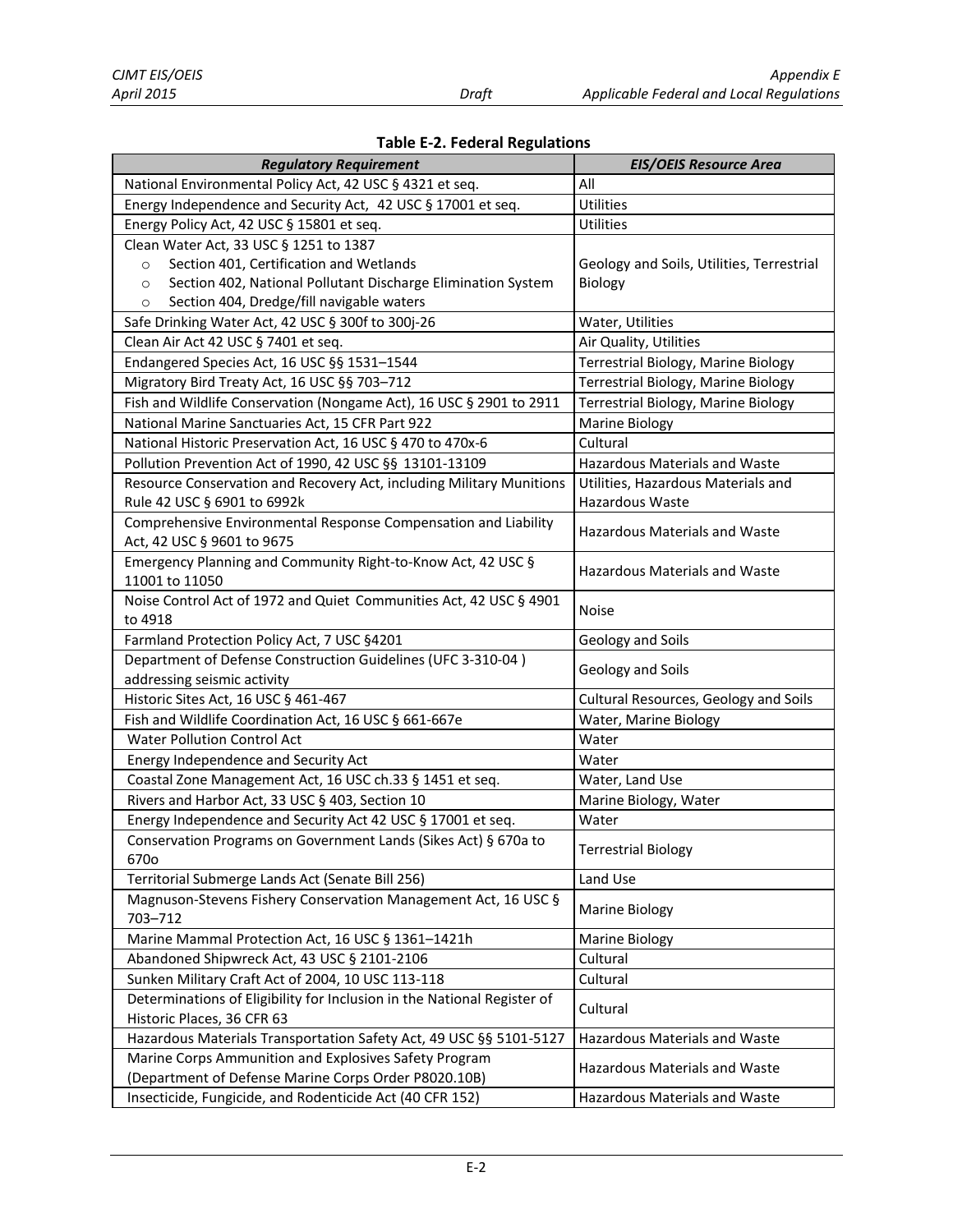| . .<br>г | u |  |  |
|----------|---|--|--|
|          |   |  |  |

| <b>Regulatory Requirement</b>                                                                                                                                                                             | <b>EIS/OEIS Resource Area</b>        |
|-----------------------------------------------------------------------------------------------------------------------------------------------------------------------------------------------------------|--------------------------------------|
| Environmental Pesticide Control Act, 7 USC § 136-136y                                                                                                                                                     | Hazardous Materials and Waste        |
| Federal Facilities Compliance Act, amended the Solid Waste Disposal<br>Act (Public Law 102-386)                                                                                                           | <b>Hazardous Materials and Waste</b> |
| Toxic Substances Control Act (40 CFR 761)                                                                                                                                                                 | Hazardous Materials and Waste        |
| Oil Pollution Act (15 CFR 990)                                                                                                                                                                            | Hazardous Materials and Waste        |
| National Primary Drinking Water Regulations; Disinfectants and<br>Disinfectant Byproducts (40 CFR Chapter 1, Parts 9, 141, and 142)                                                                       | Water                                |
| Technical Standards and Corrective Action Requirements for Owners<br>and Operators of Underground Storage Tanks (40 CFR Chapter 1, Part<br>280)                                                           | Water, Hazardous Materials and Waste |
| Curation of Federally-Owned and Administered Archeological<br>Collections (36 CFR Section 79)                                                                                                             | Cultural                             |
| Preservation of American Antiquities (43 CFR Section 3)                                                                                                                                                   | Cultural                             |
| National Historic Landmarks Program (36 CFR Section 65)                                                                                                                                                   | Cultural                             |
| Security Zones; Tinian, CNMI (33 CFR 165.1403)                                                                                                                                                            | Transportation                       |
| Specific Regulated Navigation Areas and Limited Access Areas, Island<br>of Tinian, CNMI (33 CFR 110.239)                                                                                                  | Transportation                       |
| Shipping Safety Fairways (33 CFR 166)                                                                                                                                                                     | Transportation                       |
| Offshore Traffic Separation Themes (33 CFR 167)                                                                                                                                                           | Transportation                       |
| Danger Zone and Restricted Area Regulations (33 CFR 334)                                                                                                                                                  | Transportation                       |
| Highways (23 CFR 771)                                                                                                                                                                                     | Transportation                       |
| Federal Highway Administration's A Policy on Geometric Design of<br>Highways and Streets (American Association of State Highway and<br>Transportation Officials 2011)                                     | Transportation                       |
| United Facilities Criteria 3-250-18FA, General Provisions and<br>Geometric Design For Roads, Streets, Walks, and Open Storage Areas<br>(Department of Defense 2004)                                       | Transportation                       |
| Occupational Safety and Health Administration and laws and<br>regulations (29 CFR 1910)                                                                                                                   | <b>Hazardous Materials and Waste</b> |
| Underground Storage Tank Regulations (40 CFR 280-283)                                                                                                                                                     | <b>Hazardous Materials and Waste</b> |
| <b>Federal Aviation Administration</b>                                                                                                                                                                    | Airspace                             |
| International Convention for the Prevention of Pollution from Ships,<br>1973, as modified by the Protocol of 1978 (i.e., MARPOL 73/78<br>Treaty), Ship-Borne Hazardous Substance regulations (33 CFR 155) | <b>Hazardous Materials and Waste</b> |
| U.S. Environmental Protection Agency Onsite Wastewater Treatment<br>Systems Manual (2002)                                                                                                                 | Utilities                            |
| U.S. Environmental Protection Agency Decentralized Systems<br>Technology Fact Sheet: Recirculating Sand Filters (1999a)                                                                                   | Utilities                            |

*Legend:* USC = United States Code; CFR = Code of Federal Regulations.